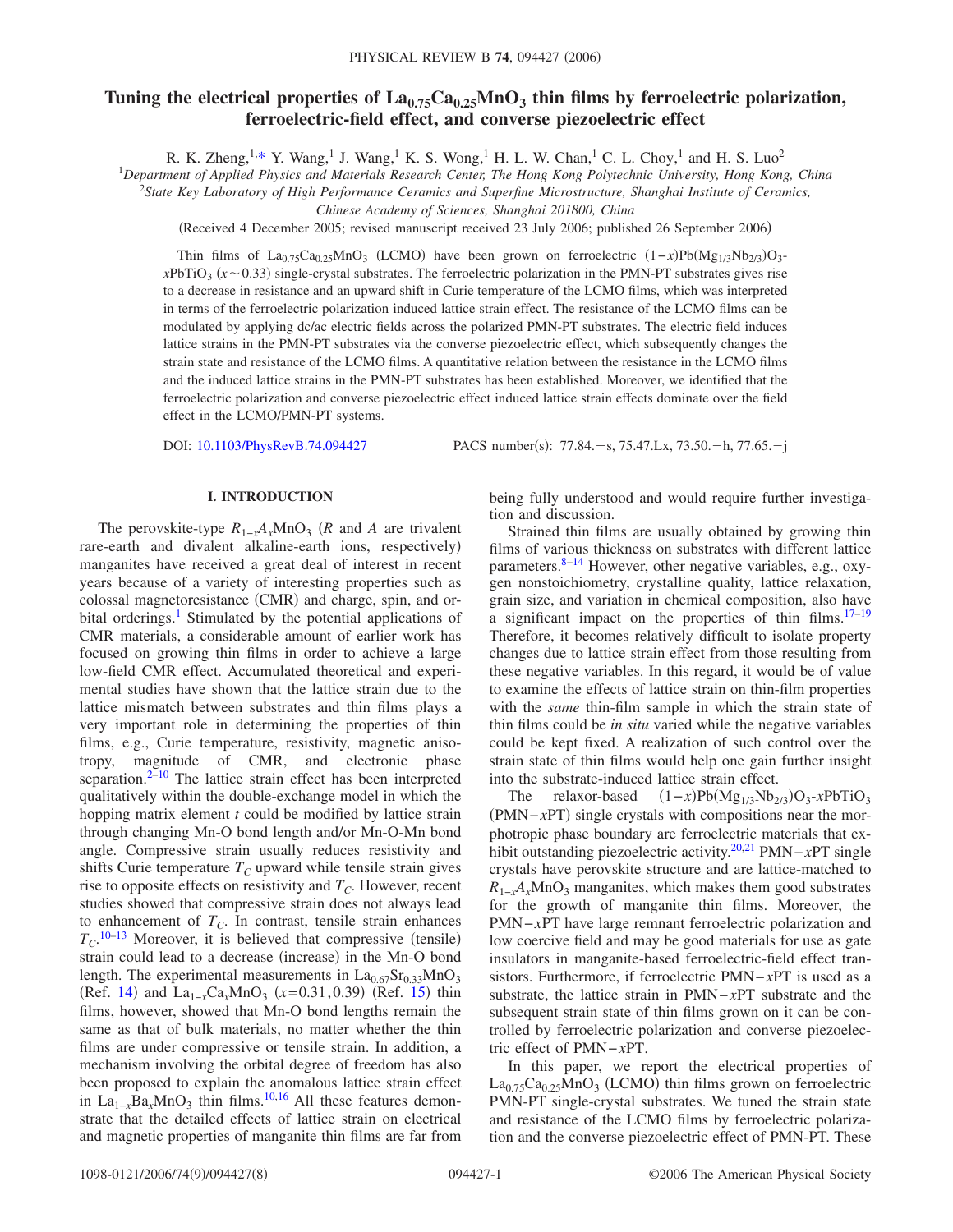<span id="page-1-0"></span>

FIG. 1. Schematic diagram showing the LCMO/PMN-PT structure in FET configuration and the circuit for electrical measurements.  $20 \t\t 40 \t\t 60$ 

approaches for changing the strain state of thin films via ferroelectric polarization and converse piezoelectric effect provide new routes to tune the properties of manganite thin films.

#### **II. EXPERIMENTAL PROCEDURES**

PMN-PT single crystals of dimensions  $\Phi$ 40 mm  $\times$  80 mm were grown by a modified Bridgman technique at the Shanghai Institute of Ceramics. The experimental details for the growth of the PMN-PT single crystals have been described elsewhere. $22$  The single crystals were cut into plates of dimensions  $10 \text{ mm} \times 3.5 \text{ mm} \times 0.4-0.5 \text{ mm}$  and with the plate normal in the  $\langle 001 \rangle$  crystal direction, and polished until the average surface roughness was less than 1 nm. The LCMO films were deposited on the (001)-oriented PMN-PT substrates by dc magnetron sputtering in an argonoxygen flow at a pressure of 4.35 Pa and at a substrate temperature of 680 °C. After deposition, the LCMO films were slowly cooled to room temperature *in situ* and postannealed in air at 700 °C for 30 min.

Resistance of the LCMO films was examined in the ferroelectric-field-effect-transistor (FET) configuration as shown in Fig. [1.](#page-1-0) Electric voltages were applied to the PMN-PT layer through the gate and the drain. A resistor of  $20 \text{ M}\Omega$  was connected in series with the gate in order to protect the current source and voltage meters in case a dielectric breakdown took place in the PMN-PT layer.

X-ray diffraction (XRD) measurements were made using a Bruker D8 Discover x-ray diffractometer equipped with Cu  $K\alpha$  radiation. Thickness of the LCMO films was examined using a field-emission scanning electron microscope JEOL JSM-6335F). A room-temperature ferroelectric hysteresis loop of the PMN-PT substrate was measured using a standard Sawyer-Tower circuit at 10 Hz. The strain hysteresis loop of the PMN-PT substrate caused by the converse piezoelectric effect was measured by a piezoresponse force microscopy using a scanning probe microscope Nanoscope IV, Digital Instruments) equipped with a conductive tip coated with Pt.

<span id="page-1-1"></span>

FIG. 2. A typical  $\theta$ -2 $\theta$  XRD pattern of LCMO/PMN-PT structure. Inset (a) shows the room-temperature ferroelectric hysteresis loop of the PMN-PT substrate. Inset (b) shows the expanded view of the  $\theta$ -2 $\theta$  XRD pattern of the PMN-PT and LCMO (002) reflections. Inset (c) shows the rocking curve of the LCMO (002) reflection.

### **III. RESULTS AND DISCUSSION**

Figure [2](#page-1-1) shows a typical  $\theta$ -2 $\theta$ XRD pattern of the LCMO/ PMN-PT structure. There appear strong  $(00l)$   $(l=1,2,3)$  reflections resulting from the PMN-PT substrate. This, together with the square ferroelectric hysteresis loop [inset (a) of Fig. [2](#page-1-1), indicates that the PMN-PT substrate is of good quality. It is noted that the reflections from the LCMO film have been covered up by the strong reflections from the PMN-PT substrate. The inset (b) of Fig.  $2$  shows the expanded view of the PMN-PT and LCMO (002) reflections for the LCMO/ PMN-PT structure. It can be seen that there appears a weak LCMO(002) reflection on the right-hand side of the PMN-PT(002) reflection, indicating that the LCMO film grows preferentially *c*-axis oriented. The rocking curve taken around the LCMO(002) reflection has a full width at half maximum of  $\sim 0.29^{\circ}$ , as shown in the inset (c) of Fig. [2.](#page-1-1)

Figure  $3(a)$  $3(a)$  shows the temperature dependence of the resistance for the LCMO film with a thickness of  $\sim$ 25 nm when the PMN-PT substrate is in different polarization states. When the PMN-PT is in an unpolarized state (referred to as  $P_r^0$ ), the resistance of the LCMO film increases with decreasing temperature from 335 K to a lower temperature and reaches a maximum near the insulator to metal transition temperature  $T<sub>P</sub>$ . With further decrease in temperature, the LCMO goes into a ferromagnetic state and the resistance decreases rapidly. To examine the effects of ferroelectric polarization and the ferroelectric-field effect on the resistance of the LCMO film, we applied a positive poling voltage of +500 V corresponding to an electric field of *E*  $\sim$  +1.2 kV/mm, much larger than the coercive field of the PMN-PT) to the gate so that the PMN-PT substrate was positively polarized (referred to as  $P_r^+$ ). The resistance of the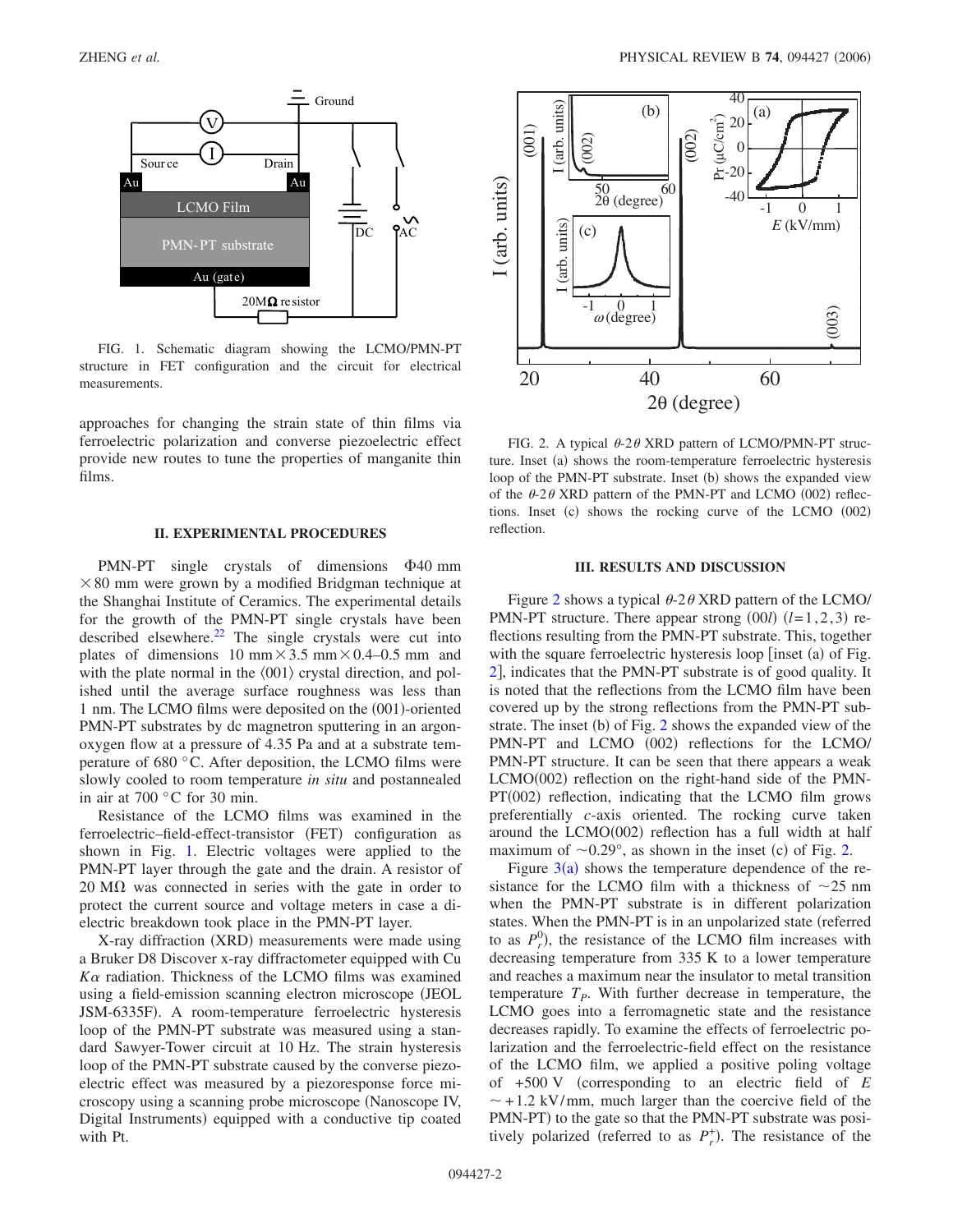<span id="page-2-0"></span>

FIG. 3. Temperature dependence of the resistance for the LCMO films when the PMN-PT substrate is in different polarization states.  $P_r^0$ ,  $P_r^+$ , and  $P_r^-$  represent unpolarized, positively polarized, and negatively polarized states, respectively.

LCMO film between the source and the drain was measured after the +1.2 kV/mm poling electric field was turned off. As seen in Fig.  $3(a)$  $3(a)$ , the resistance of the LCMO film decreases over a wide temperature range after the PMN-PT substrate has been positively polarized. The decrease in the resistance is particularly pronounced near  $T<sub>P</sub>$  where the resistance decreases by  $\sim$ 83%. Moreover,  $T_p$  shifts upward by  $\sim$ 13 K.

It is known that the LCMO is a *p*-type material; the majority of the charge carriers in the LCMO film are holes. The application of a positive (or negative) voltage to the gate will polarize the PMN-PT layer such that the electric dipole moments in the PMN-PT point upward (or downward) into the LCMO film, thereby leading to a depletion (or accumulation) of holes in the LCMO film.<sup>23</sup> Thus, if only the ferroelectricfield effect is considered, the resistance of the LCMO film should increase when the PMN-PT layer is positively polarized. Indeed, the resistance of the manganite films in similar manganite-based ferroelectric FET, e.g., La<sub>1−*x*</sub>Ca<sub>*x*</sub>MnO<sub>3</sub>  $(x=0.2, 0.3)/Pb(Zr_{0.2}Ti_{0.8})O_3$ , La<sub>1-*x*</sub>Ba<sub>*x*</sub>MnO<sub>3</sub> $(x=0.1, 0.15)/Pb(Zr_{0.2}Ti_{0.8})O_3$  $Pb(Zr_{0.2}Ti_{0.8})O_3$ , La<sub>0.8</sub>Sr<sub>0.2</sub>MnO<sub>3</sub>/Pb(Zr<sub>x</sub>Ti<sub>1-x</sub>)O<sub>3</sub>, increases when the  $Pb(Zr_xTi_{1-x})O_3$  layer is positively polarized.<sup>23[–27](#page-7-10)</sup> It is clear that the ferroelectric-field effect cannot account for

the decrease in the resistance in the LCMO film for  $P_r^+$ . To clarify this problem, we measured the resistance of the LCMO film as a function of temperature when the PMN-PT layer is in a negatively polarized state (referred to as  $P_r^-$ ). Once again, the resistance of the LCMO film for  $P_r^-$  was measured after the poling electric field was turned off. As presented in Fig. [3](#page-2-0)(a), the resistance for  $P_r^-$  also decreases over a wide temperature range and  $T_p$  shifts upward by  $\sim$  24 K after the PMN-PT has been negatively polarized.

It should be noted that the ferroelectric polarization in the PMN-PT layer not only results in a depletion or accumulation of holes in the LCMO film, but also an expansion of the lattice of the PMN-PT layer along the direction of the electric field. If the latter is considered, the decrease in resistance induced by the ferroelectric polarization and the upward shift of  $T_p$  in the LCMO film can be understood on the basis of lattice strain effect. After the PMN-PT has been polarized along the  $\langle 001 \rangle$  direction, the lattice parameter *c* of the PMN-PT increases because the electric field causes the rotation of polarization in the ferroelectric domains toward the field direction. It has been found that the PMN-PT $(002)$  reflection shifts to a lower  $2\theta$  angle after the PMN-PT has been positively polarized. This implies that the ferroelectric polarization has resulted in an increase of the lattice parameter *c* of the PMN-PT. Such a change in the lattice parameter *c* will cause decreases in the in-plane lattice parameters *a* and *b* as a result of the Poisson effect, $28$  which can subsequently impose in-plane compressive strains on the LCMO film and thus a decrease of the Jahn-Teller electron-lattice interaction in the LCMO film, thereby favoring delocalizing of the charge carriers. $4-6$  Meanwhile, the substrate-imposed compressive strain can also give rise to a decrease in the in-plane Mn-O bond length in the film and thus an enhancement of the double-exchange interaction, which leads to an increase in the hopping of charge carriers. This also results in a decrease in the resistance of the LCMO film.

Although the decrease in the resistance for  $P_r^+$  and  $P_r^-$  can be qualitatively understood, it is noted that the magnitudes of the decrease in resistance and increase in  $T_p$  for  $P_r^-$  are much larger than that for  $P_r^+$ , as seen in Fig. [3](#page-2-0)(a). We have plotted the resistance difference  $(\Delta R)$  between  $P_r^+$  and  $P_r^ [\Delta R]$  $= R(P_r^+) - R(P_r^-)$  as a function of temperature in Fig. [4.](#page-3-0) It can be seen that  $\Delta R$  reaches the maximum near  $T_p$ . As discussed above, the positive polarization of the PMN-PT layer will lead to a depletion of holes in the LCMO film and thus an increase in resistance in the LCMO film while a negative polarization of the PMN-PT layer will cause an accumulation of holes in the LCMO film and thus a decrease in resistance. The former can partially cancel out the decrease in the resistance due to the ferroelectric polarization induced lattice strain effect while the latter gives rise to a further decrease in the resistance in the LCMO film, i.e.,  $\Delta R$  may be caused by the ferroelectric-field effect.

It is known that the ferroelectric-field effect is closely related to the total number of charge carriers in the channel material. For a fixed doping level, the number of charge carriers is usually determined by the thickness of a thin film. If the film is so thin that the number of charge carriers in the film is small, the ferroelectric polarization will lead to a large percentage change in the number of charge carriers and thus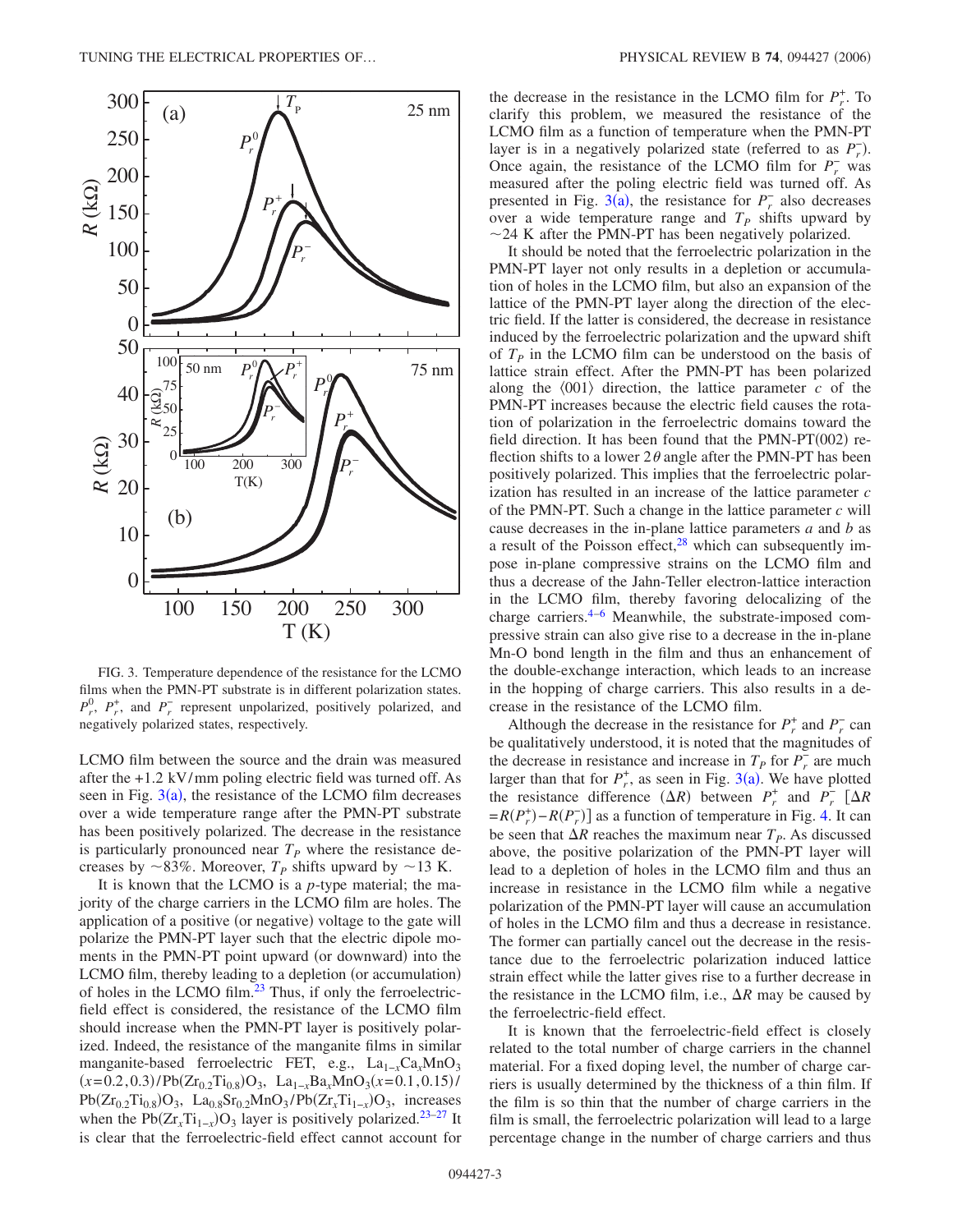<span id="page-3-0"></span>

FIG. 4. Temperature dependence of the resistance difference  $(\Delta R)$  for the LCMO films. Inset shows the thickness dependence of  $\Delta T_P$ .

a strong ferroelectric-field effect. $29$  Therefore, for our LCMO/PMN-PT systems with a fixed doping level, the impact of the ferroelectric-field effect on the resistance is expected to be closely related to the thickness of the LCMO films.

To gain insight into the ferroelectric-field effect in the LCMO/PMN-PT structure, we prepared another two LCMO/ PMN-PT samples in which the thicknesses of the LCMO films are  $\sim$  50 and  $\sim$  75 nm, respectively. We also measured their temperature dependence of resistance when the PMN-PT layer is in different polarization states. As shown in Fig.  $3(b)$  $3(b)$ , the resistance of the LCMO film with a thickness of  $\sim$ 75 nm decreases over a wide temperature range after the PMN-PT layer has been positively or negatively polarized. However, it should be noted that the resistance and  $T_p$  are approximately the same when the PMN-PT layer is in the  $P_r^+$ or  $P_r^-$  state. If the ferroelectric-field effect plays a role in influencing the resistance in this sample, the resistance change should show opposite signs when the PMN-PT layer is in the  $P_r^+$  or  $P_r^-$  state because of the depletion or accumulation of holes in the LCMO film. Therefore, it can be concluded that the ferroelectric-field effect in this sample is rather limited and the decrease in the resistance for  $P_r^+$  and  $P_r^-$  is mainly due to the lattice strain effect as discussed above. For the LCMO film with intermediate thickness (i.e.,  $\sim$ 50 nm), the resistance for  $P_r^-$  is slightly smaller than that for  $P_r^+$ , and  $T_P$  for  $P_r^-$  is about 3.5 K higher than that for  $P_r^+$ , as seen in the inset of Fig. [3](#page-2-0)(b). It is clear that  $\Delta R$  and  $\Delta T_p$  $\left[\Delta T_p = T_p(P_r^-) - T_p(P_r^+)\right]$  decrease with increasing thickness of the LCMO films (Fig. [4](#page-3-0)). Moreover, we note that  $\Delta R$ reaches the maximum near  $T<sub>p</sub>$  for all samples but decreases with temperature away from  $T_P$ . This feature of  $\Delta R$  is similar to that observed in manganite-based  $La_{1-x}A_xMnO_3(A)$  $=$ Ca,Sr,Ba)/Pb( $Zr_xTi_{1-x}$ )O<sub>3</sub> ferroelectric FET.<sup>25[–27](#page-7-10)</sup> All these features of resistance show that the ferroelectric-field effect is possibly responsible for the differences in resistance and

<span id="page-3-1"></span>

FIG. 5. Resistance response of the LCMO film as a function of time while ±0.12 kV/mm electric fields were switched on and off. Note that the electric fields were applied to the positively polarized PMN-PT substrate.

 $T_P$  between  $P_r^+$  and  $P_r^-$ . The results also indicate that the ferroelectric polarization induced lattice strain effect dominates over the ferroelectric-field effect in the LCMO/ PMN-PT systems.

The effects of converse piezoelectric effect on the resistance of the LCMO films will be discussed in the following sections. First, we positively polarized the PMN-PT substrate in a field of +1.2 kV/mm so that it possesses the converse piezoelectric effect. Figure [5](#page-3-1) shows the resistance response of the LCMO film  $(\sim 25 \text{ nm})$  at 200 K as a function of time while low fields of  $\pm 0.12$  kV/mm (which corresponds to  $\sim$  50 V voltage applied to the PMN-PT substrate) were switched on and off. The resistance decreases sharply when a +0.12 kV/mm electric field was switched on and rapidly restores to its initial value upon the removal of the electric field. In contrast, the resistance increases sharply when a negative electric field (-0.12 kV/mm) was switched on and also restores to its initial value upon the removal of the electric field. Moreover, the resistance can be repeatedly modulated between the low- and high-resistance states by switching the electric field between +0.12 and −0.12 kV/mm.

To further examine the resistance change caused by the application of electric fields, we measured the resistance response of the LCMO film at 200 K as a function of time by applying a sinusoidal ac electric field to the positively polarized PMN-PT substrate. The sinusoidal ac electric field with a frequency of 0.1 Hz  $[Fig. 6(a)]$  $[Fig. 6(a)]$  $[Fig. 6(a)]$  is given by

$$
E = 0.12 \sin \theta \text{ (kV/mm)}.
$$
 (1)

<span id="page-3-2"></span>As seen in Fig.  $6(b)$  $6(b)$ , the resistance of the LCMO film was modulated with the same frequency as that of the sinusoidal ac electric field. Note that the resistance in Fig.  $6(b)$  $6(b)$  has been normalized to that for  $E=0$  kV/mm, i.e.,  $\Delta R = R(E) - R(0)$ , where  $R(E)$  and  $R(0)$  are the resistance under electric field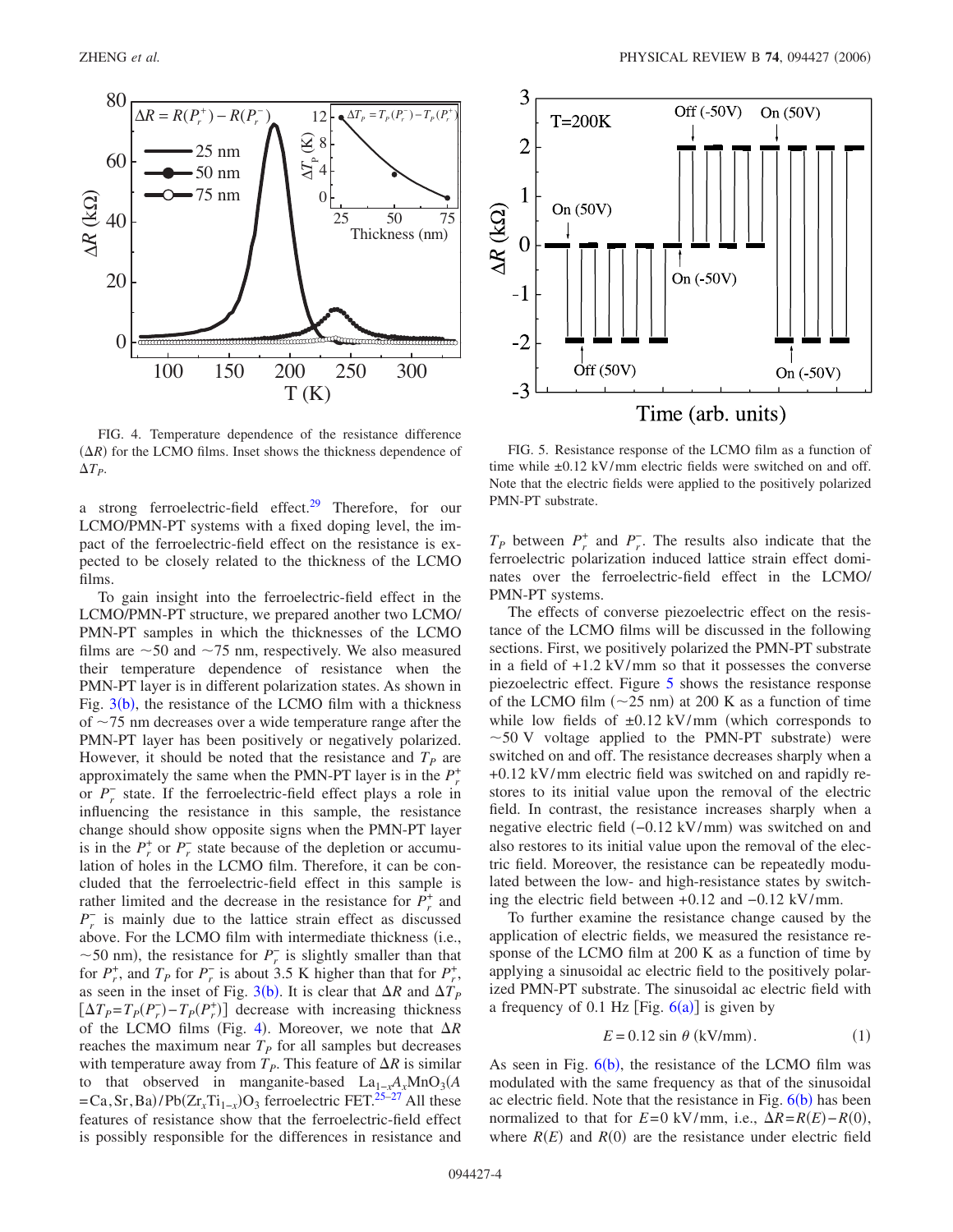<span id="page-4-0"></span>

FIG. 6. (a) A 0.12 kV/mm sinusoidal ac electric field with a frequency of 0.1 Hz. (b) Resistance response of the LCMO film as a function of time while the 0.12 kV/mm sinusoidal ac electric field was applied to the positively polarized PMN-PT substrate.

<span id="page-4-1"></span>and zero electric field, respectively.  $\Delta R$  can be described as

$$
\Delta R = 2.1 \sin(\theta + \pi) \text{ (k}\Omega). \tag{2}
$$

We note that the phase difference between the sinusoidal electric field and  $\Delta R$  is  $\pi$ , which implies that the positive maximum in the electric field corresponds to the minimum of the resistance while the negative maximum in the electric field corresponds to the maximum of the resistance. These sinusoidal electric-field-induced changes in the resistance are, in fact, consistent with those induced by dc electric fields. Combining Eq.  $(1)$  $(1)$  $(1)$  with Eq.  $(2)$  $(2)$  $(2)$ , the relation between  $\Delta R$  and *E* can be drawn and expressed as

$$
\Delta R = -17.5E \text{ (k}\Omega),\tag{3}
$$

<span id="page-4-2"></span>where the unit for  $E$  is kV/mm. Equation  $(3)$  $(3)$  $(3)$  indicates that the change in resistance is linearly dependent on the electric field applied to the PMN-PT substrate. We note that the gate leakage current  $(I_g)$  may influence the resistance of the LCMO film.<sup>30</sup> We have measured  $I_g$  and found that it was less than 0.2 nA under a 0.12 kV/mm bias field. Such leakage current is negligible as compared with the source/drain current (10  $\mu$ A). Thus, the modulation of the resistance of the LCMO film upon the application of dc/ac fields cannot be explained in terms of the leakage current. Moreover, it should be pointed out that the PMN-PT substrate had been polarized before the measurements of the resistance of the LCMO film when the PMN-PT substrate was subjected to the 0.12 kV/mm sinusoidal ac electric field. Such a field  $(i.e., 0.12 \text{ kV/mm})$  is much lower than the coercive field of PMN-PT and thus cannot change the polarization state of the PMN-PT at 200 K. Because of this, one can conclude that

<span id="page-4-3"></span>

FIG. 7. Schematic diagrams showing the electric-field-induced elongation, compression, and vibration of the lattice of PMN-PT substrate via the converse piezoelectric effect. The dotted arrows represent the direction of the polarization.

the modulation of the resistance of the LCMO film does not result from an injection of charge carriers from the PMN-PT into the LCMO film.

A ferroelectric material exhibits the piezoelectric effect and the converse piezoelectric effect after it has been polarized. This means that electric charges appear on the surfaces of polarized ferroelectric material when a mechanic stress is exerted on it, and conversely a strain is induced in the material when it is subjected to an electric field. $31$  Based on the understanding of the converse piezoelectric effect, the modulation of the resistance upon the application of dc/ac electric fields to the PMN-PT substrate can be understood as follows. When a positive electric field is applied to the positively polarized PMN-PT substrate, the lattice of the PMN-PT substrate will expand along the *c* axis and contract perpendicular to that direction [Fig.  $7(a)$  $7(a)$ ], imposing in-plane compressive strains on the LCMO film and consequently a decrease in the resistance of the LCMO film. When the electric field is switched off, the lattice of the PMN-PT rapidly restores to its initial positively polarized state. Accordingly, the strain state of the LCMO film restores to its initial value, hence the resistance returns to its initial value. In contrast, upon the application of a negative electric field to the positively polarized PMN-PT substrate, the lattice of the PMN-PT will contract along the *c* axis and expand perpendicular to that direction [Fig. [7](#page-4-3)(b)]. Such changes will impose in-plane tensile strains on the LCMO film, causing an increase in the resistance. If an ac electric field is applied to the polarized PMN-PT substrate, the lattice of the PMN-PT will vibrate with the same frequency as that of the driving ac electric field [Fig.  $7(c)$  $7(c)$ ]. As a result, the strain state and resistance of the LCMO film are modulated with the same frequency as that of the driving ac electric field. Therefore, the modulation of resistance upon the application of dc/ac fields to the PMN-PT substrate can be understood in terms of the induced lattice strain in the LCMO film caused by the converse piezoelectric effect of the PMN-PT.

To further clarify that the modulation of the resistance of the LCMO film is strain-induced, we measured the resistance and strain hysteresis at 300 K as a function of bipolar gate voltages for the LCMO films and the PMN-PT substrates, respectively. Figure [8](#page-5-0) shows the resistance hysteresis loops of the LCMO films with thicknesses of  $\sim$ 25 and 75 nm, respectively. It can be seen that both resistance hysteresis loops are of a butterflylike shape. This feature is different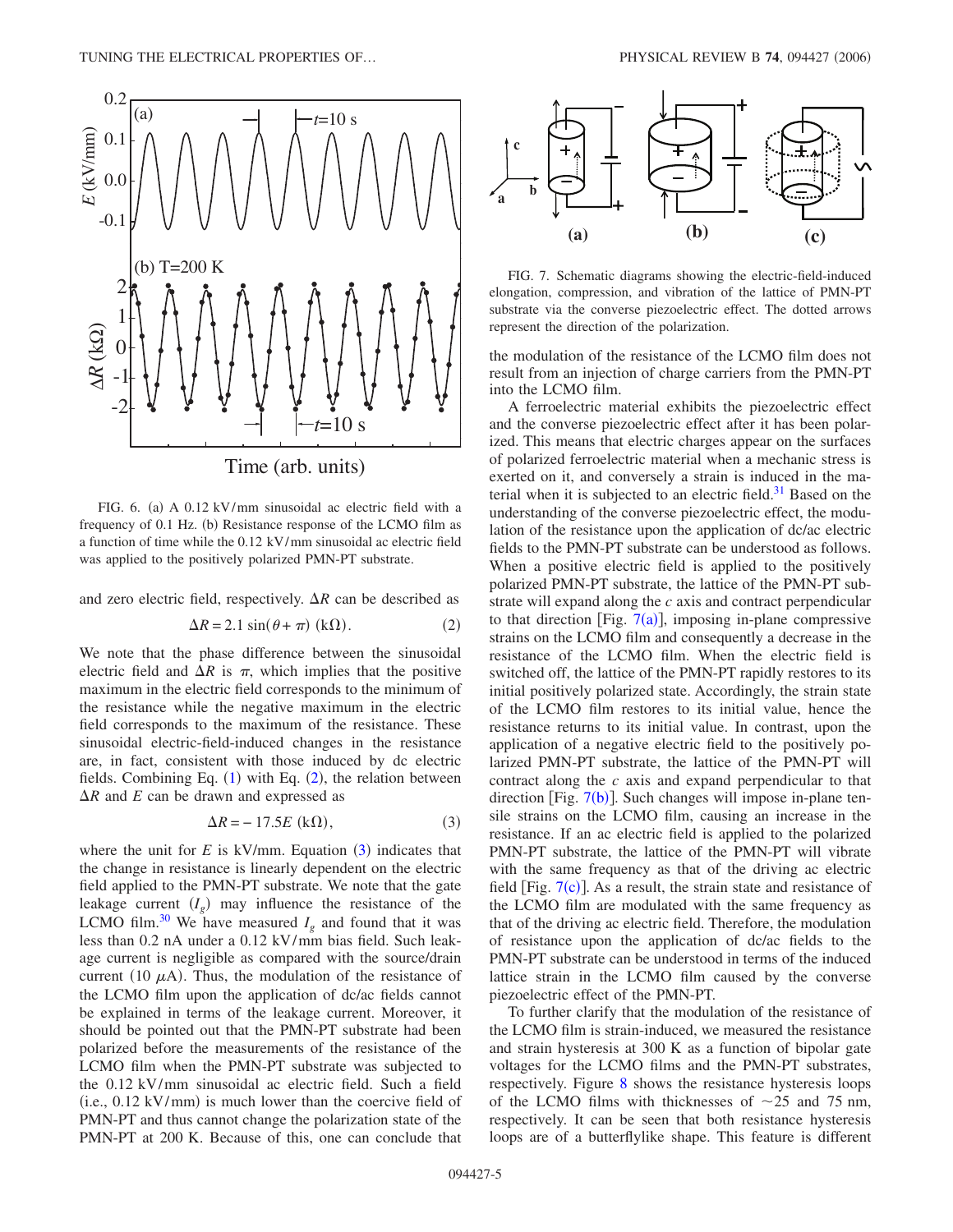<span id="page-5-0"></span>

FIG. 8. Resistance hysteresis as a function of gate electric fields at 300 K for LCMO films with thicknesses of  $\sim$  25 nm (a) and  $\sim$ 75 nm (b), respectively.

from the square resistance hysteresis loops observed in  $La_{0.8}Ca_{0.2}MnO_3/Pb(Zr_{0.2}Ti_{0.8})O_3$  $(Ref. 24)$  $(Ref. 24)$  $(Ref. 24)$  and La<sub>1−*x*</sub>Ba<sub>*x*</sub>MnO<sub>3</sub>/Pb(Zr<sub>*x*</sub>Ti<sub>1−*x*</sub>)O<sub>3</sub> (Ref. [27](#page-7-10)) ferroelectric FET, where the ferroelectric-field effect plays a key role in determining the resistance. It is clear that the hysteretic resistance loops agree with the butterflylike strain hysteresis loop stemming from the converse piezoelectric effect of the PMN-PT substrate, as shown in Fig. [9.](#page-5-1) Thus, one can identify that the modulation of the resistance in the LCMO films is mainly strain-induced. Note that similar modulation of the resistance caused by the converse piezoelectric effect induced lattice strain has also been observed in  $La_{0.7}Sr_{0.3}MnO_3/PbZr_{0.52}Ti_{0.48}O_3$  and  $La_{0.7}Sr_{0.3}MnO_3/(1)$  $(x \sim 0.28)$ <br>Pb(Mg<sub>1/3</sub>Nb<sub>2/3</sub>)O<sub>3</sub> - *x*PbTiO<sub>3</sub>  $(x \sim 0.28)$  $(x \sim 0.28)$  field effect device.<sup>32,[33](#page-7-18)</sup> Possibly due to the ferroelectric-field effect, the resistance hysteresis loop for the thinner LCMO film  $(\sim 25$  nm) shows an asymmetrical shape while that for the thicker LCMO film  $(\sim 75 \text{ nm})$  is approximately symmetrical.

To quantify the converse piezoelectric effect induced lattice strain on the resistance in the LCMO film, we measured the resistance  $(R)$  in the LCMO film and the lattice strain in the PMN-PT substrate as a function of the electric field *E* applied to the PMN-PT layer, and the results are shown in Figs. [10](#page-6-7) and [11,](#page-6-8) respectively. The resistance at 77, 200, and 300 K decreases linearly with increasing electric field. The

<span id="page-5-1"></span>

FIG. 9. Electric-voltage dependence of the piezoelectric signal at 300 K for the PMN-PT substrate, which is in proportional to the in-plane strain of the PMN-PT substrate.

<span id="page-5-2"></span>relation between  $R$  and  $E$  at 300 K can be described by

$$
R(E) = R(0) - aE, \tag{4}
$$

where *a* is a positive constant. As shown in the inset of Fig.  $11$ , with increasing electric field the PMN-PT(002) reflection shifts to lower  $2\theta$  angles being similar to that reported in Ref. [34,](#page-7-19) indicating that the electric field induces lattice strains in the PMN-PT substrate. The relation between the electric-field induced out-of-plane strain  $(\varepsilon_{zz})$  in the PMN-PT substrate and the electric field *E* can be described by

$$
\varepsilon_{zz} = bE(\%),\tag{5}
$$

<span id="page-5-3"></span>where *b* is a positive constant.  $\varepsilon_{zz}$  was estimated using the equation  $\varepsilon_{zz} = [c_{zz}(E) - c_{zz}(0)]/c_{zz}(0)$ , where  $c_{zz}(E)$  and  $c_{zz}(0)$ are the lattice parameter *c* of the PMN-PT under electric field and zero electric field, respectively. Thus, one can obtain a relation between the resistance and the  $\varepsilon_{zz}$  by combining Eq.  $(4)$  $(4)$  $(4)$  with Eq.  $(5)$  $(5)$  $(5)$ ,

$$
R(E) = R(0) - a\varepsilon_{zz}/b. \tag{6}
$$

<span id="page-5-4"></span>Since the converse piezoelectric effect induces an in-plane compressive strain in the PMN-PT substrate when a positive electric field is applied to the positively polarized PMN-PT, and with in-plane strain  $\varepsilon_{xx} = \varepsilon_{yy} < 0$  (compressive strain) and  $\nu$ =Poisson's ratio, the relation between  $\varepsilon_{zz}$  and  $\varepsilon_{xx}$  can be expressed as<sup>35</sup>

$$
\varepsilon_{zz} = -\frac{2\nu}{1-\nu}\varepsilon_{xx}.\tag{7}
$$

<span id="page-5-5"></span>Combining Eq.  $(6)$  $(6)$  $(6)$  with Eq.  $(7)$  $(7)$  $(7)$ , the relation between the resistance in the LCMO film and the induced in-plane strain in the PMN-PT substrate is given by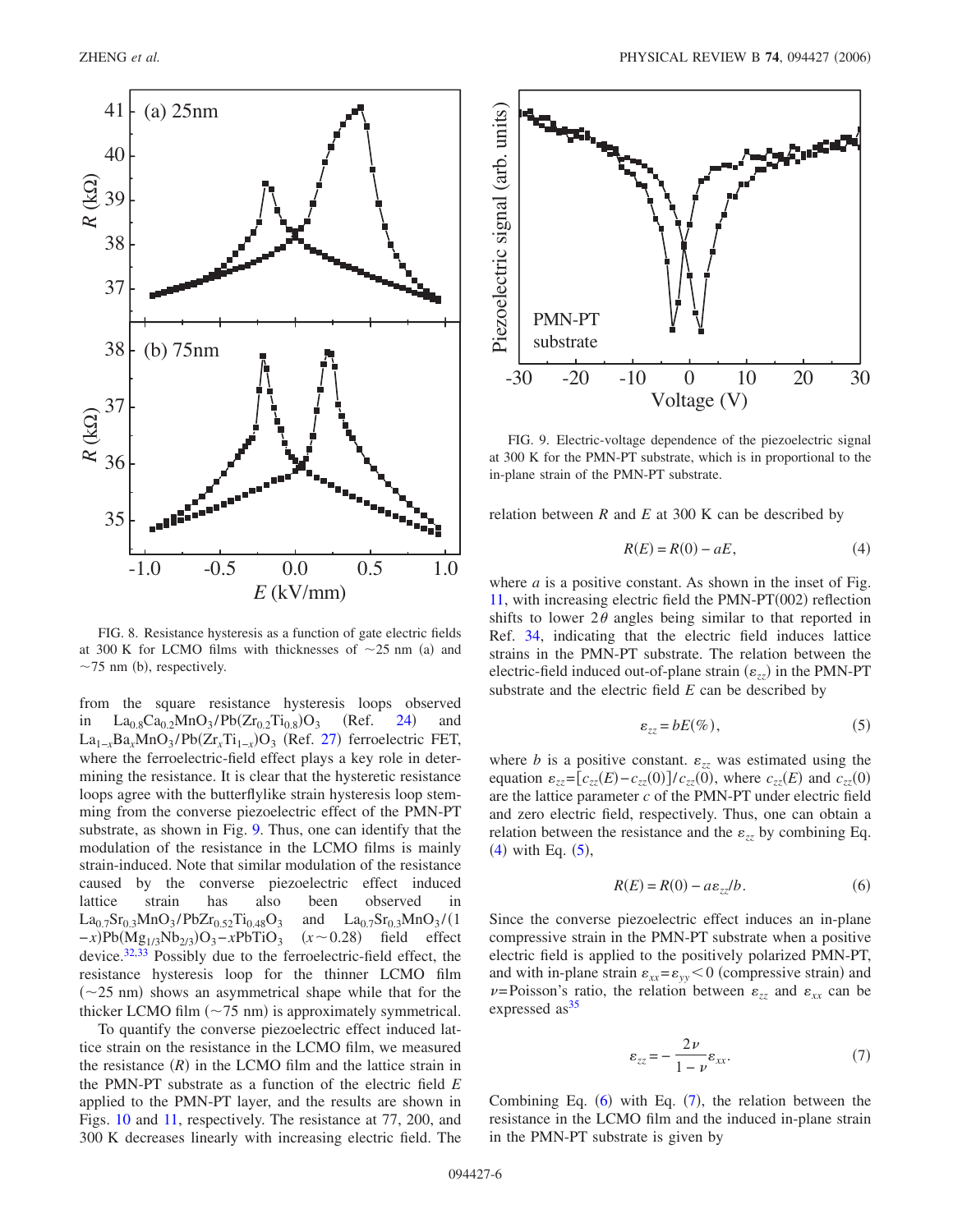<span id="page-6-7"></span>

FIG. 10. Resistance of the LCMO film at 300 K as a function of the electric field applied to the positively polarized PMN-PT substrate. The solid line is the fitting using Eq.  $(4)$  $(4)$  $(4)$ . Inset shows the *R* vs *E* curves at 77 and 200 K.

$$
R(E) = R(0) + \frac{a}{b} \frac{2\nu}{1 - \nu} \varepsilon_{xx}.
$$
 (8)

<span id="page-6-9"></span>Since  $\nu$  is a constant at a fixed temperature, Eq. ([8](#page-6-9)) indicates that the resistance is linearly dependent on the induced inplane strain in the PMN-PT substrate. This implies that the relative change in resistance  $(\Delta R/R)$  due to substrateinduced lattice strain is proportional to the relative change in the in-plane strain in the substrate.

### **IV. CONCLUSION**

Thin films of  $La_{0.75}Ca_{0.25}MnO_3$  (LCMO) have been grown on ferroelectric PMN-PT single-crystal substrates. The ferroelectric polarization in the PMN-PT substrate imposes in-plane compressive strains on the LCMO films, leading to a decrease in resistance and an upward shift in Curie

<span id="page-6-8"></span>

FIG. 11. Out-of-plane strain in the PMN-PT substrate at 300 K as a function of the electric field applied to the positively polarized PMN-PT substrate; the solid line is the fitting using Eq. ([5](#page-5-3)). Inset shows the PMN-PT(002) reflections under different electric fields. 2 $\theta$  angles have been normalized to that for  $E=0$  kV/mm.

temperature of the LCMO films. We have found that the strain state and resistance of the LCMO films can be modulated by the converse piezoelectric effect of the PMN-PT, and identified that the ferroelectric polarization and converse piezoelectric effect induced lattice strain effects dominate over the field effect in the LCMO/PMN-PT systems. Moreover, we established a quantitative relation between the resistance in the LCMO films and the induced in-plane strains in the PMN-PT substrates. Since the PMN-PT have excellent electromechanic, optical, ferroelectric, piezoelectric, and converse piezoelectric properties, the combination of these properties with the rich physics in manganites may lead to novel functional devices.

#### **ACKNOWLEDGMENTS**

This work was supported by the Postdoctoral Fellowship Scheme (Program No. G-YX40) and the Centre for Smart Materials of The Hong Kong Polytechnic University.

<span id="page-6-0"></span>\*Electronic address: zrk@ustc.edu

- <span id="page-6-1"></span><sup>1</sup> Colossal Magnetoresistive Oxides, edited by Y. Tokura (Gordon & Breach, Tokyo, 1999).
- <span id="page-6-2"></span>2C. A. Perroni, V. Cataudella, G. De Filippis, G. Iadonisi, V. Marigliano Ramaglia, and F. Ventriglia, Phys. Rev. B **68**, 224424  $(2003).$
- <sup>3</sup> K. H. Ahn and A. J. Millis, Phys. Rev. B **64**, 115103 (2001).
- <span id="page-6-5"></span>4A. J. Millis, T. Darling, and A. Migliori, J. Appl. Phys. **83**, 1588  $(1998).$
- <sup>5</sup>X. J. Chen, S. Soltan, H. Zhang, and H.-U. Habermeier, Phys. Rev. B 65, 174402 (2002).
- <span id="page-6-6"></span>6X. J. Chen, H.-U. Habermeier, H. Zhang, G. Gu, M. Varela, J.

Santamaria, and C. C. Almasan, Phys. Rev. B **72**, 104403  $(2005).$ 

- $7Y$ . Suzuki, H. Y. Hwang, S.-W. Cheong, and R. B. van Dover, Appl. Phys. Lett. **71**, 140 (1997).
- <span id="page-6-4"></span>8M. Ziese, H. C. Semmelhack, and K. H. Han, Phys. Rev. B **68**, 134444 (2003).
- <sup>9</sup>R. A. Rao, D. Lavric, T. K. Nath, C. B. Eom, L. Wu, and F. Tsui, J. Appl. Phys. **85**, 4794 (1999).
- <span id="page-6-3"></span><sup>10</sup> J. Zhang, H. Tanaka, T. Kanki, J. H. Choi, and T. Kawai, Phys. Rev. B 64, 184404 (2001).
- <sup>11</sup>G. Q. Gong, A. Gupta, G. Xiao, P. Lecoeur, and T. R. McGuire, Phys. Rev. B 54, R3742 (1996).